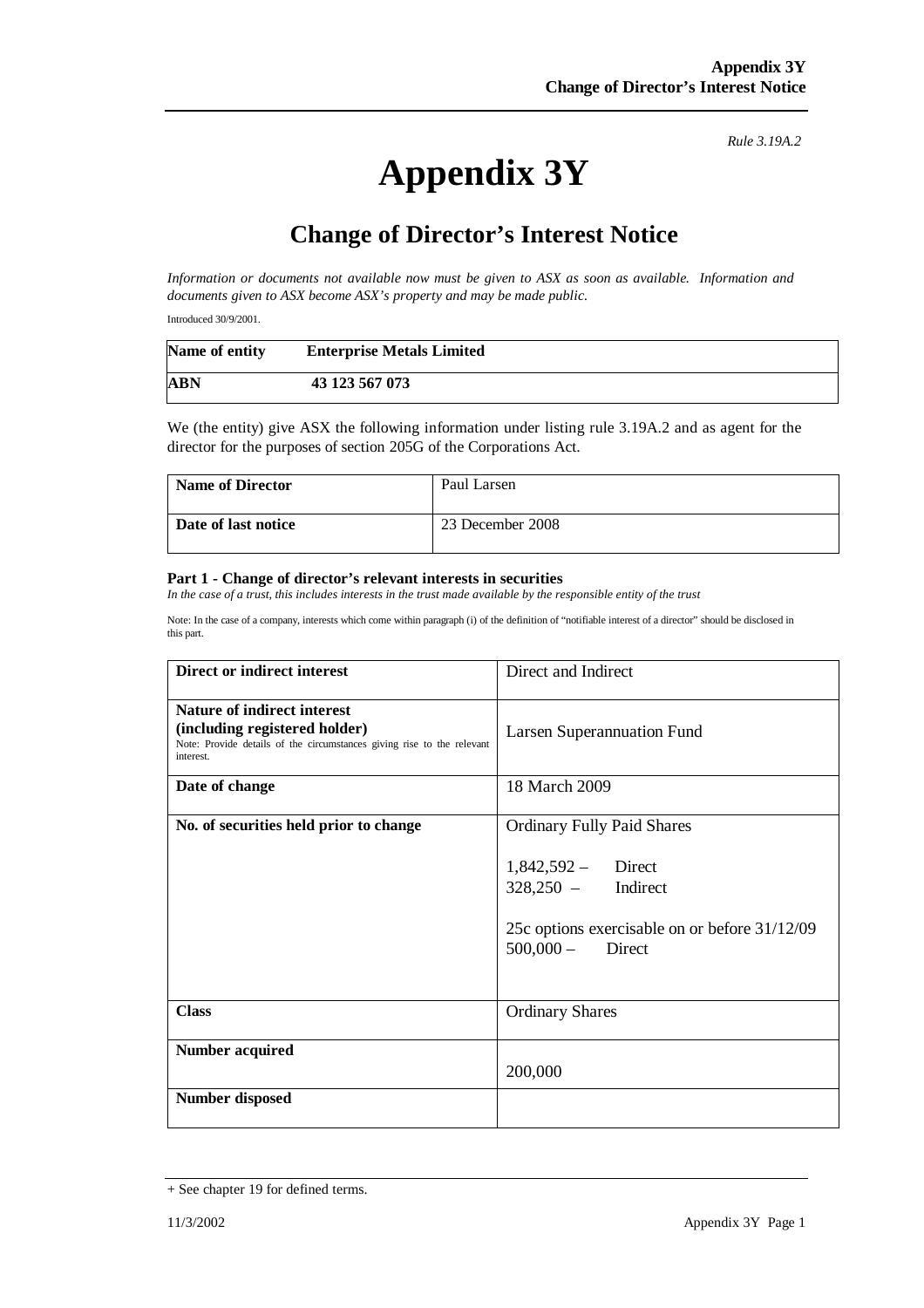| Value/Consideration<br>Note: If consideration is non-cash, provide details and estimated valuation                                                                      | \$20,000                                                                      |
|-------------------------------------------------------------------------------------------------------------------------------------------------------------------------|-------------------------------------------------------------------------------|
| No. of securities held after change                                                                                                                                     | <b>Ordinary Fully Paid Shares</b>                                             |
|                                                                                                                                                                         | $1,842,592 -$ Direct<br>528,250 - Indirect                                    |
|                                                                                                                                                                         |                                                                               |
|                                                                                                                                                                         | 25c options exercisable on or before 31/12/09<br>$500,000 -$<br><b>Direct</b> |
|                                                                                                                                                                         | Off-market                                                                    |
| Nature of change<br>Example: on-market trade, off-market trade, exercise of options, issue of<br>securities under dividend reinvestment plan, participation in buy-back |                                                                               |

### **Part 2 – Change of director's interests in contracts**

Note: In the case of a company, interests which come within paragraph (ii) of the definition of "notifiable interest of a director" should be disclosed in this part.

| <b>Detail of contract</b>                                                                                                           |  |
|-------------------------------------------------------------------------------------------------------------------------------------|--|
| <b>Nature of interest</b>                                                                                                           |  |
| Name of registered holder                                                                                                           |  |
| (if issued securities)                                                                                                              |  |
| Date of change                                                                                                                      |  |
| No. and class of securities to which                                                                                                |  |
| interest related prior to change<br>Note: Details are only required for a contract in relation to<br>which the interest has changed |  |
| <b>Interest acquired</b>                                                                                                            |  |
| <b>Interest disposed</b>                                                                                                            |  |
| <b>Value/Consideration</b><br>Note: If consideration is non-cash, provide details and an<br>estimated valuation                     |  |
| <b>Interest after change</b>                                                                                                        |  |

<sup>+</sup> See chapter 19 for defined terms.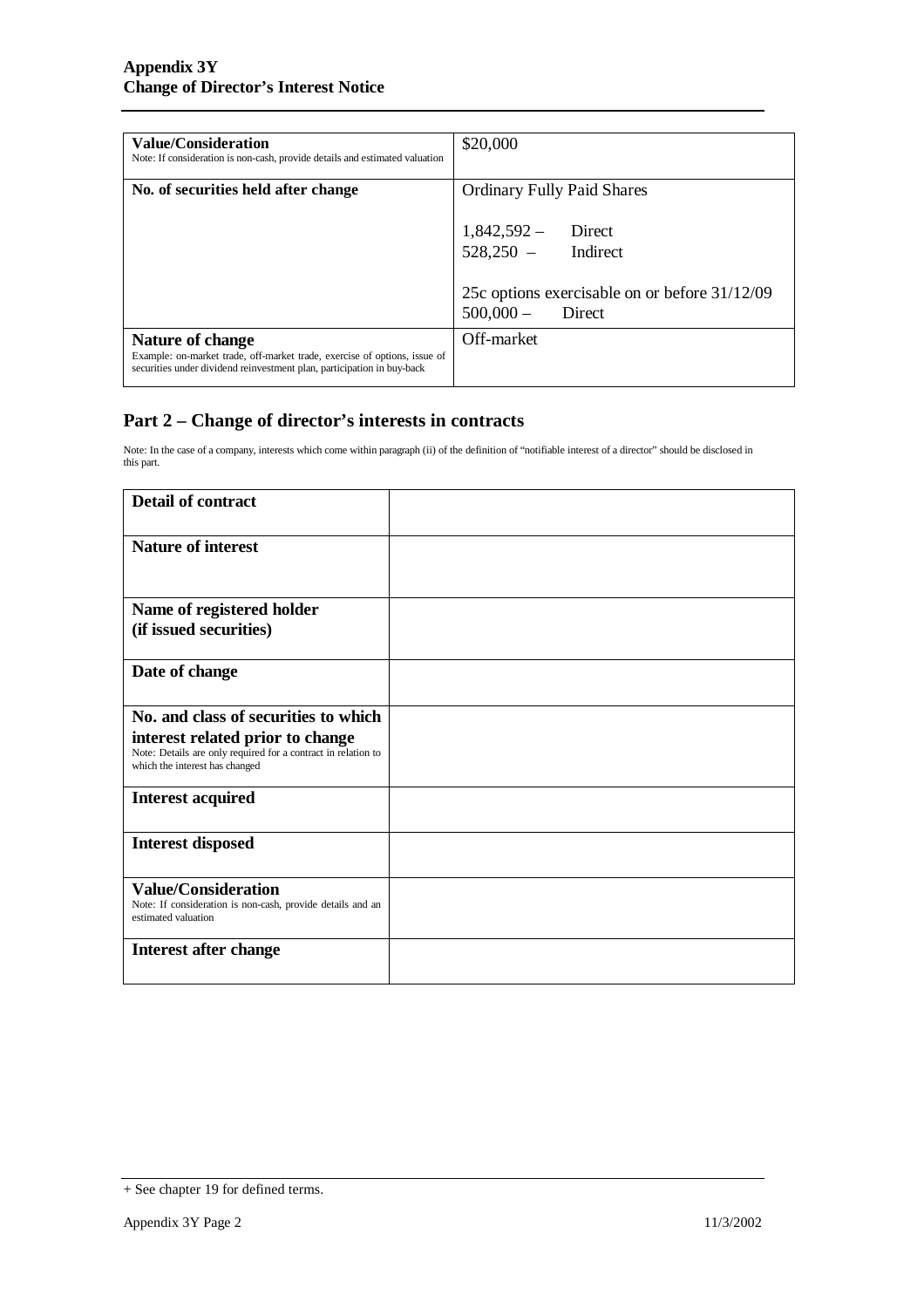*Rule 3.19A.2*

# **Appendix 3Y**

## **Change of Director's Interest Notice**

*Information or documents not available now must be given to ASX as soon as available. Information and documents given to ASX become ASX's property and may be made public.* 

Introduced 30/9/2001.

| Name of entity | <b>Enterprise Metals Limited</b> |
|----------------|----------------------------------|
| <b>ABN</b>     | 43 123 567 073                   |

We (the entity) give ASX the following information under listing rule 3.19A.2 and as agent for the director for the purposes of section 205G of the Corporations Act.

| <b>Name of Director</b> | <b>Bruce Hawley</b> |
|-------------------------|---------------------|
| Date of last notice     | 25 February 2009    |

#### **Part 1 - Change of director's relevant interests in securities**

*In the case of a trust, this includes interests in the trust made available by the responsible entity of the trust* 

Note: In the case of a company, interests which come within paragraph (i) of the definition of "notifiable interest of a director" should be disclosed in this part.

| Direct or indirect interest                                                                                                                                           | Direct and Indirect                                                                                                                                                              |
|-----------------------------------------------------------------------------------------------------------------------------------------------------------------------|----------------------------------------------------------------------------------------------------------------------------------------------------------------------------------|
| Nature of indirect interest<br>(including registered holder)<br>Note: Provide details of the circumstances giving rise to the relevant<br>interest.<br>Date of change | West Coast Projects Pty Ltd – Director<br>BR Hawley Superannuation Fund<br>16 March 2009                                                                                         |
| No. of securities held prior to change                                                                                                                                | $Direct - nil$<br>Indirect<br><b>Fully Paid Ordinary Shares</b><br>941,993<br>\$0.25 Options expiring 22/11/2012<br>1,500,000<br>\$0.50 Options expiring 30/06/2013<br>1,500,000 |
| <b>Class</b>                                                                                                                                                          | <b>Ordinary Shares</b>                                                                                                                                                           |
| <b>Number acquired</b>                                                                                                                                                | Direct -76,094                                                                                                                                                                   |
| <b>Number disposed</b>                                                                                                                                                |                                                                                                                                                                                  |

<sup>+</sup> See chapter 19 for defined terms.